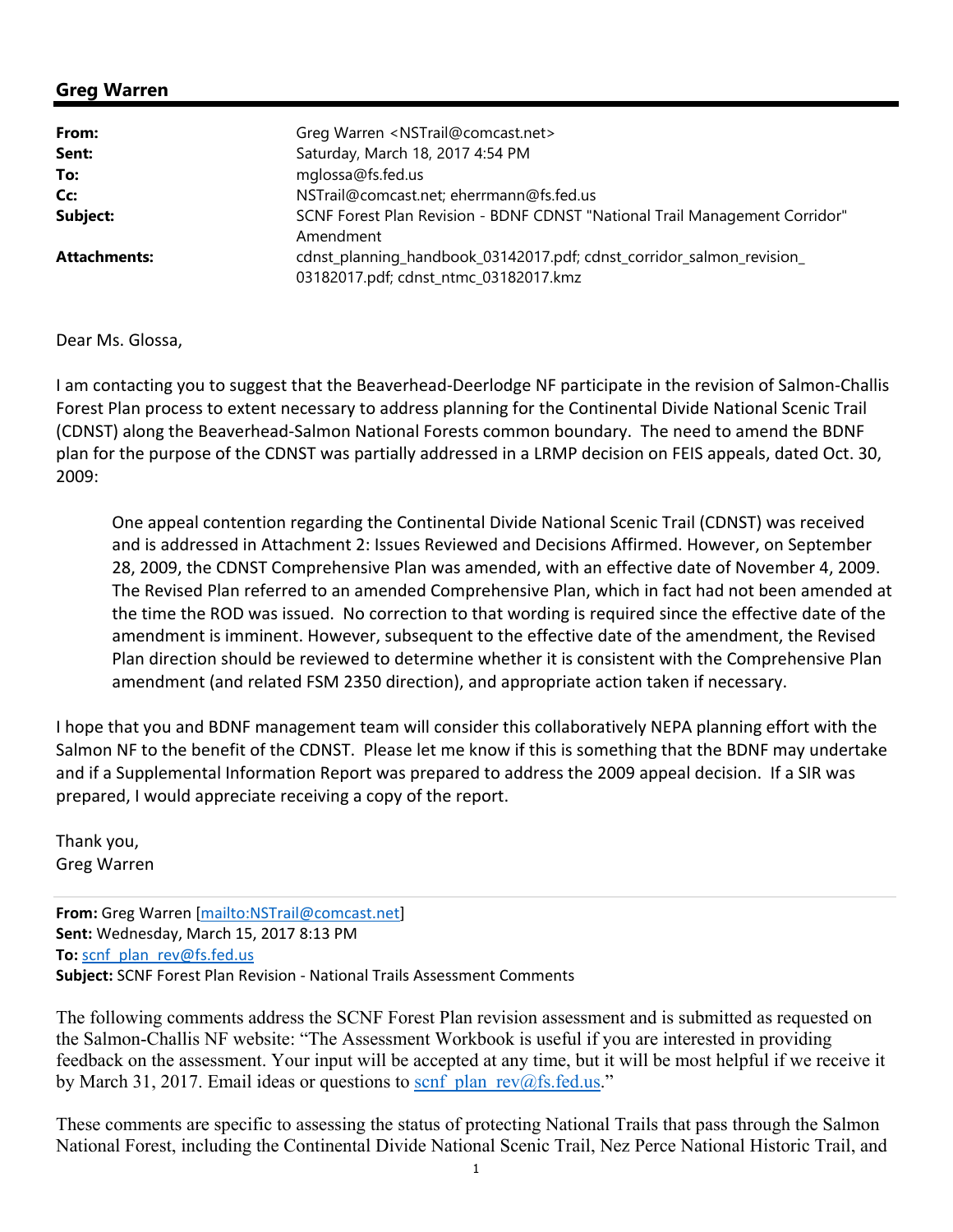Lewis and Clark National Historic Trail. Designated areas are specific areas or features within the plan area that have been given a permanent designation to maintain its unique special character or purpose. The assessment should, in part, address the following guidance (FSH 1909.12 part 14):

1. Types, purposes, and locations of established designated areas within the plan area. The Responsible Official should use a map to identify these locations, unless the location of the designated area must remain confidential for resource protection.

2. Range of uses, management activities, or management restrictions associated with the established designated areas in the plan area.

3. Existing plans for the management of established designated areas within the plan area, such as comprehensive plans for national scenic or historic trails.

The assessment should evaluate the degree to which current management direction is protecting the values for which each National Trail was designated, including protecting cultural landscapes, recreation settings, scenic integrity, and addressing the conservation purposes of each National Trail. The assessment will help guide the development of the revised plan following processes identified in FSH 1909.12 part 24. In addition, I encourage the planning team to reach out to National Trail managers and principle National Trail volunteer organizations to seek their active participation throughout the revision process.

The focus of comments found in this mailing are specific the Continental Divide National Scenic Trail. For reference and for the planning record, I have attached the latest version of a CDNST Planning Handbook, which addresses many aspects of planning for this National Scenic Trail. The CDNST Planning Handbook will continue to be updated as needed on the NSTrail.org website.

To assist with public review of the forthcoming NEPA proposed action, please post at the appropriate time geospatial data. Posted data for the proposed action should include the following geospatial information:

- Administrative Boundaries (FSH 1909.12 22.2)
- Land Ownership (FSH 1909.12 22.2)
- Designated Areas, including Recommended Wilderness, Wilderness Study Areas, Eligible Wild & Scenic Rivers, Inventoried Roadless Areas, and the extent of the CDNST management corridor/rights-of-way to be established (FSH 1909.12 22.2 and 24)
- Recreation Opportunity Spectrum Classes to be established Summer and Winter (FSH 1909.12 22.2 and 23.23a)
- Scenic Integrity Objectives to be established (FSH 1909.12 22.2 and 23.23f)
- Lands that May be Suitable for Timber Production FSH 1909.12 Chapter 60)
- CDNST travel route as an independent data layer (FSH 1909.12 23.231)
- NFS roads and trails with attribute data, including existing road maintenance levels and trail travel route fundamentals such as Designed Use, Managed Use, and Trail Class (FSH 1909.12 23.23l)

I encourage the SCNF Forest Supervisor to address the planning for the CDNST in collaboration with the Beaverhead-Deerlodge Forest Supervisor where the CDNST corridor is shared. The SCNF Plan would be revised, while the Beaverhead-Deerlodge Plan would be amended along the common forest boundary to address the requirements of the CDNST Comprehensive Plan and FSH 1909.12.

The following is a brief introduction to National Trails, which may help with the understanding of the purposes of these special areas and the initiation of the assessment process:

The Secretary of the Interior in 1965 directed the Bureau of Outdoor Recreation to take the lead in conducting a nationwide trails study. This was in response to President Johnson's "Natural Beauty" message of February 1965 in which he called for development and protection of a balanced system of